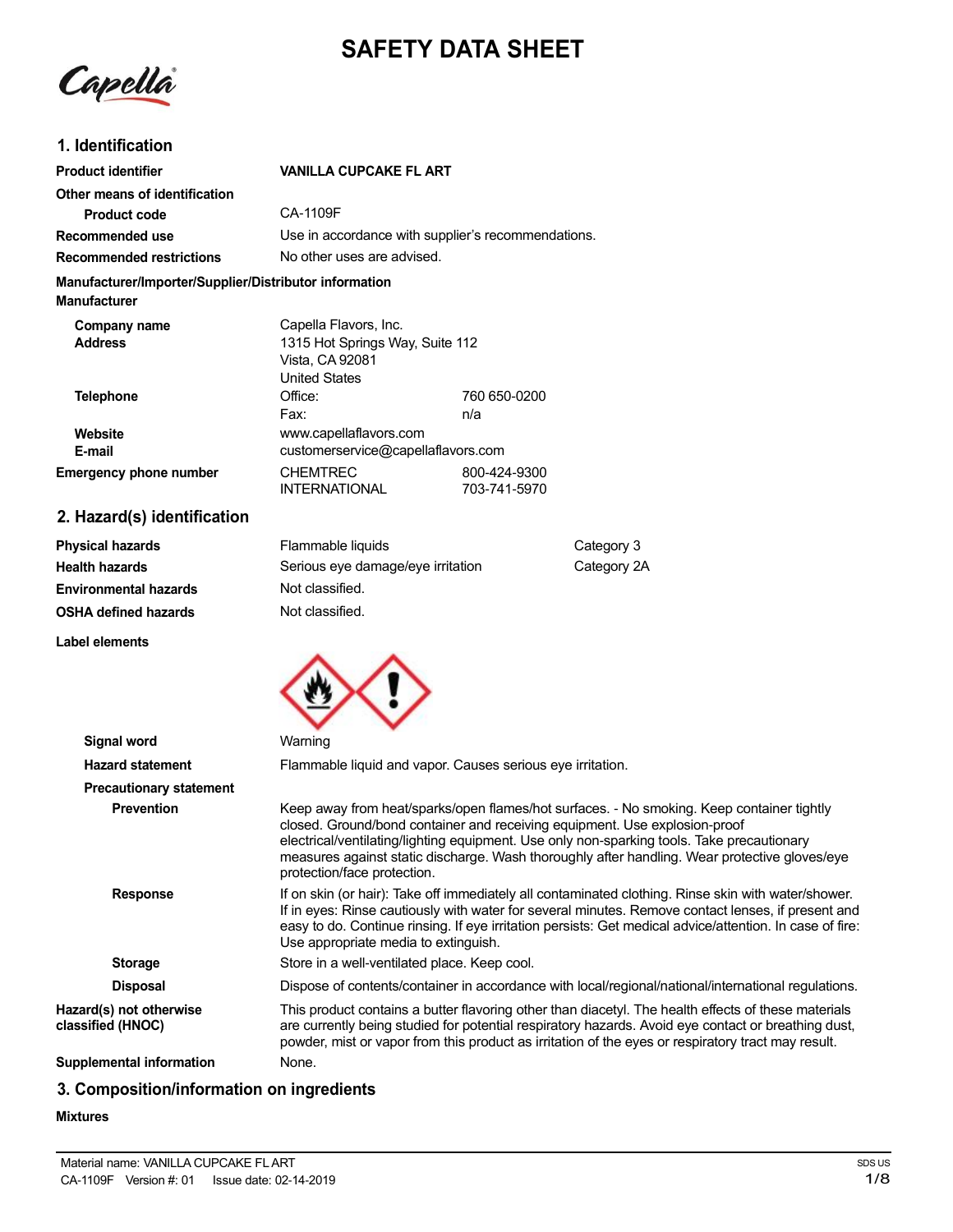| <b>Chemical name</b>                       | Common name and synonyms | <b>CAS number</b> | %         |  |
|--------------------------------------------|--------------------------|-------------------|-----------|--|
| <b>TRADE SECRET*</b>                       |                          | Proprietary*      | $60 - 70$ |  |
| VANILLIN #234                              |                          | 121-33-5          | $20 - 30$ |  |
| ETHYL ALCOHOL 190 PROOF<br>CANE IP NON GMO | FTHYLAI COHOL            | 64-17-5           | $10 - 20$ |  |
| #38<br><b>BENZYL ALCOHOL</b><br>NOM NFI    |                          | $100 - 51 - 6$    | $3 - 5$   |  |
| Other components below reportable levels   |                          |                   | 1-<3      |  |

Other components below reportable levels

\*Designates that a specific chemical identity and/or percentage of composition has been withheld as a trade secret.

| 4. First-aid measures                                                        |                                                                                                                                                                                                                                                                                                                                                                                     |
|------------------------------------------------------------------------------|-------------------------------------------------------------------------------------------------------------------------------------------------------------------------------------------------------------------------------------------------------------------------------------------------------------------------------------------------------------------------------------|
| <b>Inhalation</b>                                                            | Remove victim to fresh air and keep at rest in a position comfortable for breathing. If experiencing<br>respiratory symptoms: Call a poison center or doctor/physician.                                                                                                                                                                                                             |
| <b>Skin contact</b>                                                          | Take off immediately all contaminated clothing. Rinse skin with water/shower. Get medical<br>attention if irritation develops and persists.                                                                                                                                                                                                                                         |
| Eye contact                                                                  | Immediately flush eyes with plenty of water for at least 15 minutes. Remove contact lenses, if<br>present and easy to do. Continue rinsing. Get medical attention if irritation develops and persists.                                                                                                                                                                              |
| Ingestion                                                                    | Rinse mouth. Get medical attention if symptoms occur.                                                                                                                                                                                                                                                                                                                               |
| <b>Most important</b><br>symptoms/effects, acute and<br>delayed              | Severe eye irritation. Symptoms may include stinging, tearing, redness, swelling, and blurred<br>vision.                                                                                                                                                                                                                                                                            |
| Indication of immediate<br>medical attention and special<br>treatment needed | Provide general supportive measures and treat symptomatically. Thermal burns: Flush with water<br>immediately. While flushing, remove clothes which do not adhere to affected area. Call an<br>ambulance. Continue flushing during transport to hospital. In case of shortness of breath, give<br>oxygen. Keep victim warm. Keep victim under observation. Symptoms may be delayed. |
| <b>General information</b>                                                   | Take off all contaminated clothing immediately. Ensure that medical personnel are aware of the<br>material(s) involved, and take precautions to protect themselves. Wash contaminated clothing<br>before reuse.                                                                                                                                                                     |
| 5. Fire-fighting measures                                                    |                                                                                                                                                                                                                                                                                                                                                                                     |
| Suitable extinguishing media                                                 | Water fog. Alcohol resistant foam. Dry chemical powder. Carbon dioxide (CO2).                                                                                                                                                                                                                                                                                                       |
| Unsuitable extinguishing<br>media                                            | Do not use water jet as an extinguisher, as this will spread the fire.                                                                                                                                                                                                                                                                                                              |
| Specific hazards arising from<br>the chemical                                | Vapors may form explosive mixtures with air. Vapors may travel considerable distance to a source<br>of ignition and flash back. During fire, gases hazardous to health may be formed.                                                                                                                                                                                               |
| Special protective equipment<br>and precautions for firefighters             | Self-contained breathing apparatus and full protective clothing must be worn in case of fire.                                                                                                                                                                                                                                                                                       |
| <b>Fire fighting</b><br>equipment/instructions                               | In case of fire and/or explosion do not breathe fumes. Move containers from fire area if you can do<br>so without risk.                                                                                                                                                                                                                                                             |
| <b>Specific methods</b>                                                      | Use standard firefighting procedures and consider the hazards of other involved materials.                                                                                                                                                                                                                                                                                          |
| <b>General fire hazards</b>                                                  | Flammable liquid and vapor.                                                                                                                                                                                                                                                                                                                                                         |
|                                                                              |                                                                                                                                                                                                                                                                                                                                                                                     |

### **6. Accidental release measures**

**Personal precautions, protective equipment and emergency procedures**

Keep unnecessary personnel away. Keep people away from and upwind of spill/leak. Eliminate all ignition sources (no smoking, flares, sparks, or flames in immediate area). Wear appropriate protective equipment and clothing during clean-up. Avoid inhalation of vapor, fumes, dust and/or mist from the spilled material. Do not touch damaged containers or spilled material unless wearing appropriate protective clothing. Ventilate closed spaces before entering them. Local authorities should be advised if significant spillages cannot be contained. For personal protection, see section 8 of the SDS.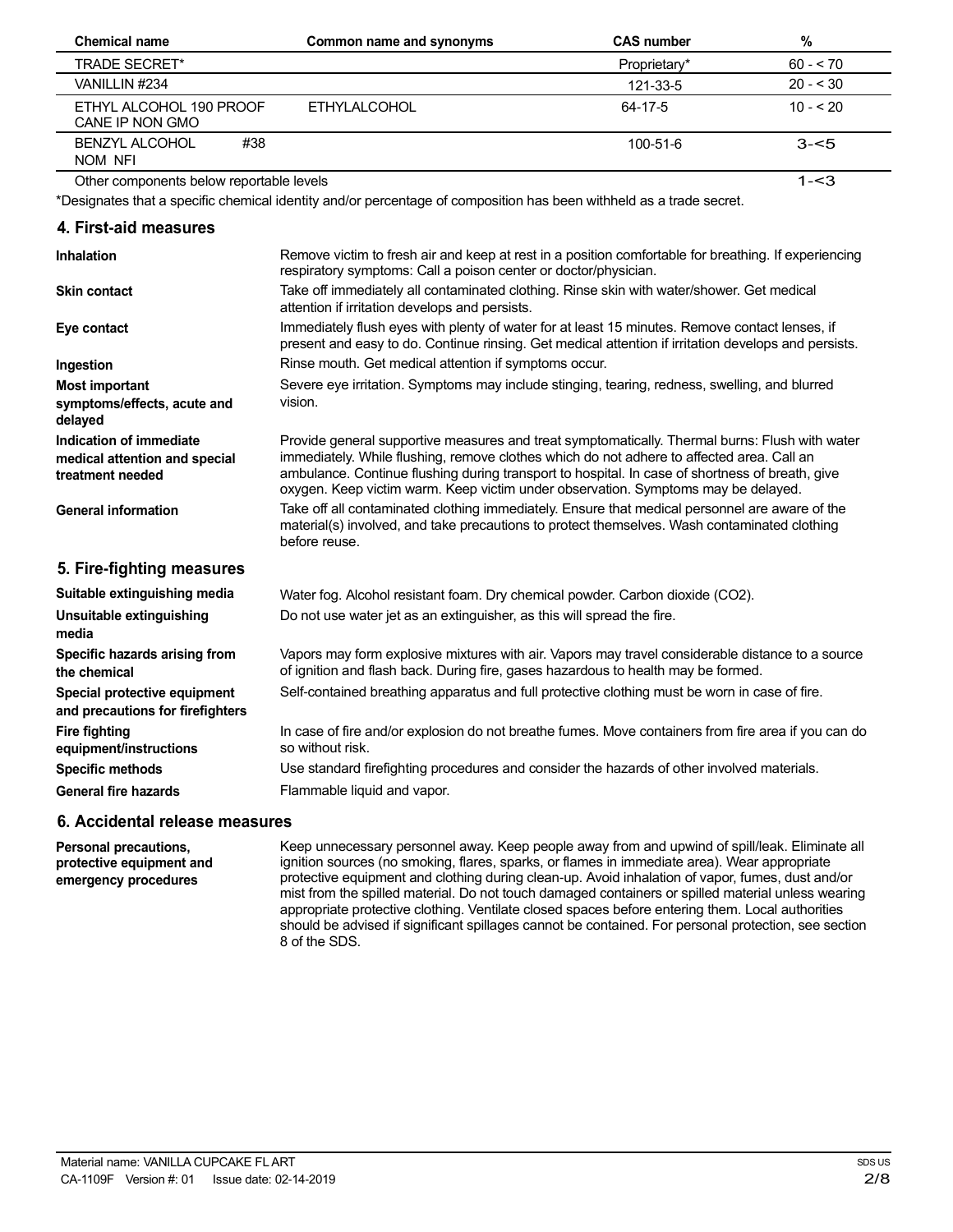| Methods and materials for<br>containment and cleaning up        | Use water spray to reduce vapors or divert vapor cloud drift. Eliminate all ignition sources (no<br>smoking, flares, sparks, or flames in immediate area). Keep combustibles (wood, paper, oil, etc.)<br>away from spilled material. Take precautionary measures against static discharge. Use only<br>non-sparking tools.                                                                                                                                                                                                                                                                                                                                   |
|-----------------------------------------------------------------|--------------------------------------------------------------------------------------------------------------------------------------------------------------------------------------------------------------------------------------------------------------------------------------------------------------------------------------------------------------------------------------------------------------------------------------------------------------------------------------------------------------------------------------------------------------------------------------------------------------------------------------------------------------|
|                                                                 | Large Spills: Stop the flow of material, if this is without risk. Dike the spilled material, where this is<br>possible. Use a non-combustible material like vermiculite, sand or earth to soak up the product<br>and place into a container for later disposal. Following product recovery, flush area with water.                                                                                                                                                                                                                                                                                                                                           |
|                                                                 | Small Spills: Absorb with earth, sand or other non-combustible material and transfer to containers<br>for later disposal. Wipe up with absorbent material (e.g. cloth, fleece). Clean surface thoroughly to<br>remove residual contamination.                                                                                                                                                                                                                                                                                                                                                                                                                |
|                                                                 | Never return spills to original containers for re-use. For waste disposal, see section 13 of the SDS.                                                                                                                                                                                                                                                                                                                                                                                                                                                                                                                                                        |
| <b>Environmental precautions</b>                                | Avoid discharge into drains, water courses or onto the ground.                                                                                                                                                                                                                                                                                                                                                                                                                                                                                                                                                                                               |
| 7. Handling and storage                                         |                                                                                                                                                                                                                                                                                                                                                                                                                                                                                                                                                                                                                                                              |
| Precautions for safe handling                                   | Do not handle, store or open near an open flame, sources of heat or sources of ignition. Protect<br>material from direct sunlight. When using do not smoke. Explosion-proof general and local exhaust<br>ventilation. Take precautionary measures against static discharges. All equipment used when<br>handling the product must be grounded. Use non-sparking tools and explosion-proof equipment.<br>Avoid breathing dust/fume/gas/mist/vapors/spray. Avoid contact with eyes. Avoid prolonged<br>exposure. Use only outdoors or in a well-ventilated area. Wear appropriate personal protective<br>equipment. Observe good industrial hygiene practices. |
| Conditions for safe storage,<br>including any incompatibilities | Store locked up. Keep away from heat, sparks and open flame. Prevent electrostatic charge<br>build-up by using common bonding and grounding techniques. Store in a cool, dry place out of<br>direct sunlight. Store in tightly closed container. Store in a well-ventilated place. Keep in an area<br>equipped with sprinklers. Store away from incompatible materials (see Section 10 of the SDS).                                                                                                                                                                                                                                                          |

## **8. Exposure controls/personal protection**

#### **Occupational exposure limits**

The following constituents are the only constituents of the product which have a PEL, TLV or other recommended exposure limit. At this time, the other constituents have no known exposure limits.

| <b>Components</b>                                           | <b>Type</b>                                                | Value      |             |  |
|-------------------------------------------------------------|------------------------------------------------------------|------------|-------------|--|
| ETHYL ALCOHOL 190<br>PROOF CANE IP NON<br>GMO (CAS 64-17-5) | <b>PEL</b>                                                 | 1900 mg/m3 |             |  |
|                                                             |                                                            | 1000 ppm   |             |  |
| <b>US. ACGIH Threshold Limit Values</b>                     |                                                            |            |             |  |
| <b>Components</b>                                           | <b>Type</b>                                                | Value      |             |  |
| ETHYL ALCOHOL 190<br>PROOF CANE IP NON<br>GMO (CAS 64-17-5) | <b>STEL</b>                                                | 1000 ppm   |             |  |
| US. NIOSH: Pocket Guide to Chemical Hazards                 |                                                            |            |             |  |
| <b>Components</b>                                           | <b>Type</b>                                                | Value      |             |  |
| ETHYL ALCOHOL 190<br>PROOF CANE IP NON<br>GMO (CAS 64-17-5) | <b>TWA</b>                                                 | 1900 mg/m3 |             |  |
|                                                             |                                                            | 1000 ppm   |             |  |
| US. Workplace Environmental Exposure Level (WEEL) Guides    |                                                            |            |             |  |
| <b>Components</b>                                           | Type                                                       | Value      | <b>Form</b> |  |
| <b>BENZYL ALCOHOL</b><br>#38 NOM NFI (CAS<br>$100-51-6$     | <b>TWA</b>                                                 | 44.2 mg/m3 |             |  |
|                                                             |                                                            | 10 ppm     |             |  |
| <b>TRADE SECRET</b>                                         | <b>TWA</b>                                                 | 10 mg/m3   | Aerosol.    |  |
| VANILLIN #234 (CAS<br>$121 - 33 - 5$                        | <b>TWA</b>                                                 | 10 mg/m3   |             |  |
| <b>Biological limit values</b>                              | No biological exposure limits noted for the ingredient(s). |            |             |  |

Material name: VANILLA CUPCAKE FLART CA-1109F Version #: 01 Issue date: 02-14-2019 SDS US 3/8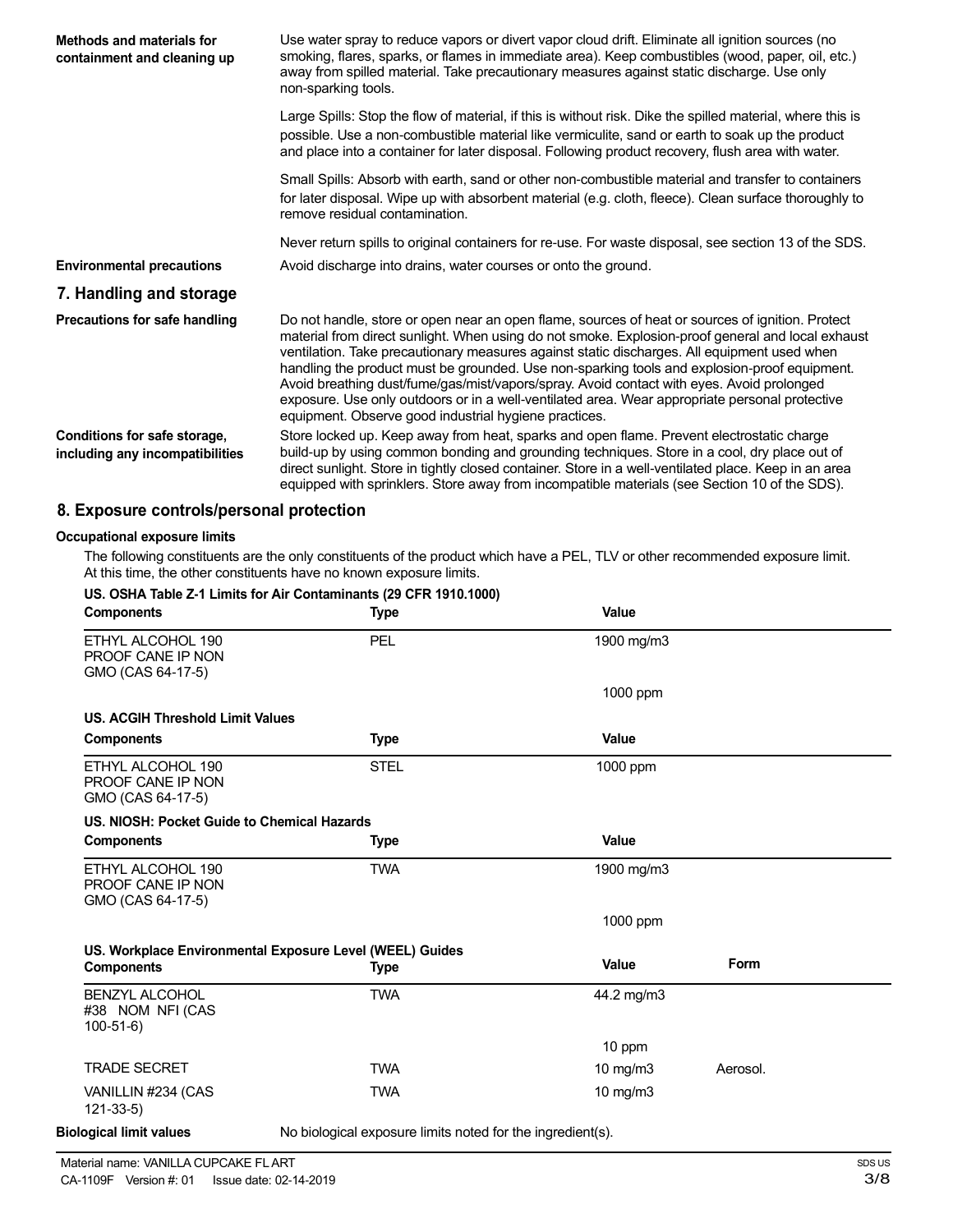| Appropriate engineering<br>controls      | Explosion-proof general and local exhaust ventilation. Good general ventilation should be used.<br>Ventilation rates should be matched to conditions. If applicable, use process enclosures, local<br>exhaust ventilation, or other engineering controls to maintain airborne levels below recommended<br>exposure limits. If exposure limits have not been established, maintain airborne levels to an<br>acceptable level. Provide eyewash station. |
|------------------------------------------|-------------------------------------------------------------------------------------------------------------------------------------------------------------------------------------------------------------------------------------------------------------------------------------------------------------------------------------------------------------------------------------------------------------------------------------------------------|
|                                          | Individual protection measures, such as personal protective equipment                                                                                                                                                                                                                                                                                                                                                                                 |
| Eye/face protection                      | Wear safety glasses with side shields (or goggles).                                                                                                                                                                                                                                                                                                                                                                                                   |
| <b>Skin protection</b>                   |                                                                                                                                                                                                                                                                                                                                                                                                                                                       |
| <b>Hand protection</b>                   | Wear appropriate chemical resistant gloves.                                                                                                                                                                                                                                                                                                                                                                                                           |
| Other                                    | Wear appropriate chemical resistant clothing.                                                                                                                                                                                                                                                                                                                                                                                                         |
| <b>Respiratory protection</b>            | If engineering controls do not maintain airborne concentrations below recommended exposure<br>limits (where applicable) or to an acceptable level (in countries where exposure limits have not<br>been established), an approved respirator must be worn.                                                                                                                                                                                             |
| <b>Thermal hazards</b>                   | Wear appropriate thermal protective clothing, when necessary.                                                                                                                                                                                                                                                                                                                                                                                         |
| <b>General hygiene</b><br>considerations | When using do not smoke. Always observe good personal hygiene measures, such as washing<br>after handling the material and before eating, drinking, and/or smoking. Routinely wash work<br>clothing and protective equipment to remove contaminants.                                                                                                                                                                                                  |

# **9. Physical and chemical properties**

| Appearance                                        |                                  |
|---------------------------------------------------|----------------------------------|
| <b>Physical state</b>                             | Liquid.                          |
| Form                                              | Liquid.                          |
| Color                                             | Not available.                   |
| Odor                                              | Not available.                   |
| Odor threshold                                    | Not available.                   |
| рH                                                | Not available.                   |
| <b>Melting point/freezing point</b>               | -173.38 °F (-114.1 °C) estimated |
| Initial boiling point and boiling<br>range        | 173.3 °F (78.5 °C) estimated     |
| <b>Flash point</b>                                | 109.2 °F (42.9 °C) Closed Cup    |
| <b>Evaporation rate</b>                           | Not available.                   |
| Flammability (solid, gas)                         | Not applicable.                  |
| Upper/lower flammability or explosive limits      |                                  |
| <b>Flammability limit - lower</b><br>(%)          | Not available.                   |
| <b>Flammability limit - upper</b><br>(%)          | Not available.                   |
| Explosive limit - lower (%)                       | Not available.                   |
| Explosive limit - upper (%)                       | Not available.                   |
| Vapor pressure                                    | 8.58 hPa estimated               |
| <b>Vapor density</b>                              | Not available.                   |
| <b>Relative density</b>                           | Not available.                   |
| Solubility(ies)                                   |                                  |
| Solubility (water)                                | Not available.                   |
| <b>Partition coefficient</b><br>(n-octanol/water) | Not available.                   |
| <b>Auto-ignition temperature</b>                  | 685 °F (362.78 °C) estimated     |
| <b>Decomposition temperature</b>                  | Not available.                   |
| <b>Viscosity</b>                                  | Not available.                   |
| <b>Other information</b>                          |                                  |
| <b>Explosive properties</b>                       | Not explosive.                   |
| <b>Flammability class</b>                         | Combustible II estimated         |
| <b>Oxidizing properties</b>                       | Not oxidizing.                   |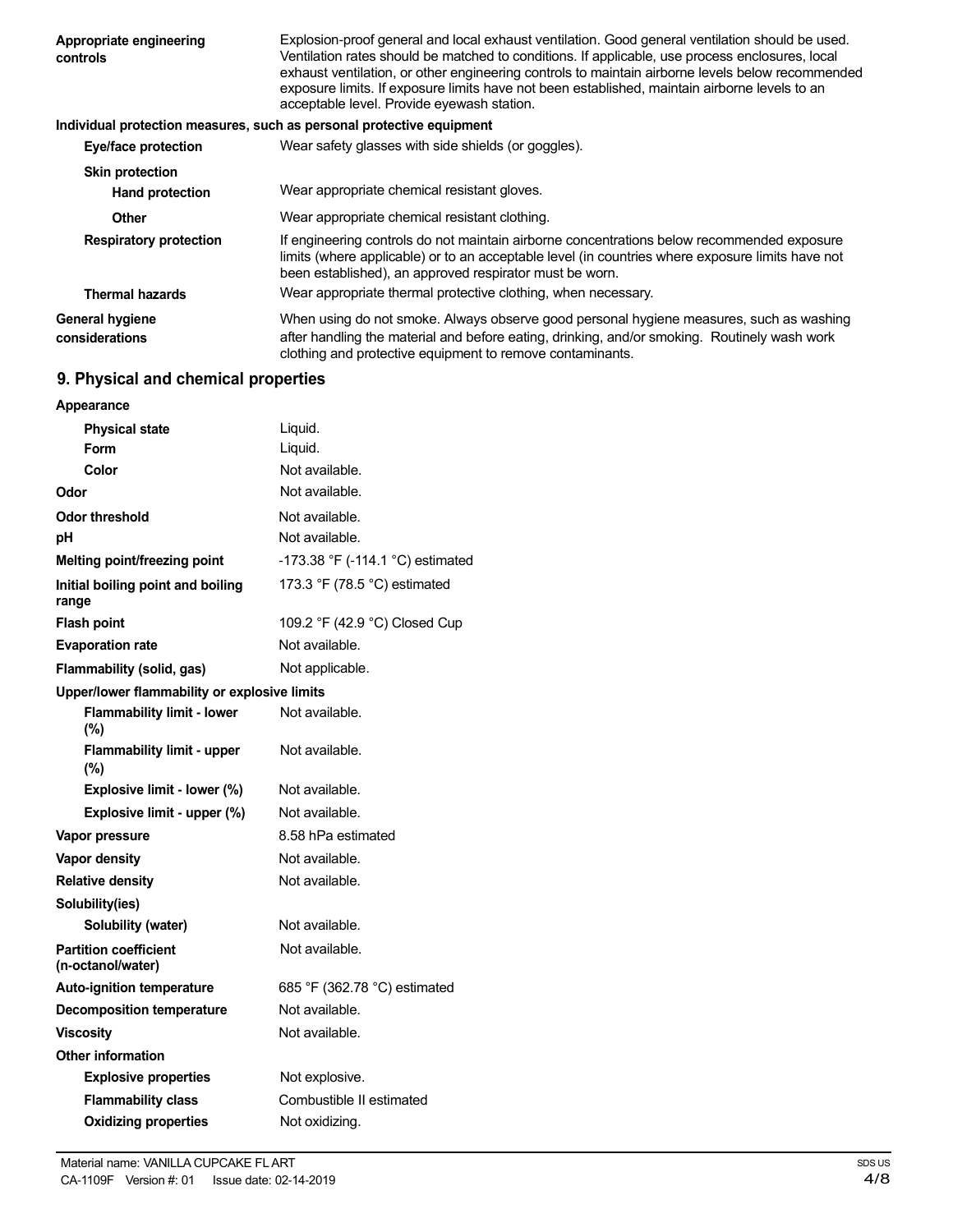| <b>Refractive index</b> | 1.445 - 1.475 |
|-------------------------|---------------|
| <b>Specific gravity</b> | 1.03 - 1.06   |

# **10. Stability and reactivity**

| <b>Reactivity</b>                          | The product is stable and non-reactive under normal conditions of use, storage and transport.                                                                            |
|--------------------------------------------|--------------------------------------------------------------------------------------------------------------------------------------------------------------------------|
| <b>Chemical stability</b>                  | Material is stable under normal conditions.                                                                                                                              |
| Possibility of hazardous<br>reactions      | Hazardous polymerization does not occur.                                                                                                                                 |
| <b>Conditions to avoid</b>                 | Keep away from heat, hot surfaces, sparks, open flames and other ignition sources. Avoid<br>temperatures exceeding the flash point. Contact with incompatible materials. |
| Incompatible materials                     | Strong oxidizing agents.                                                                                                                                                 |
| <b>Hazardous decomposition</b><br>products | No hazardous decomposition products are known.                                                                                                                           |

# **11. Toxicological information**

| Information on likely routes of exposure                                           |                                                                                                          |
|------------------------------------------------------------------------------------|----------------------------------------------------------------------------------------------------------|
| <b>Inhalation</b>                                                                  | May cause irritation to the respiratory system. Prolonged inhalation may be harmful.                     |
| <b>Skin contact</b>                                                                | No adverse effects due to skin contact are expected.                                                     |
| Eye contact                                                                        | Causes serious eye irritation.                                                                           |
| Ingestion                                                                          | Expected to be a low ingestion hazard.                                                                   |
| Symptoms related to the<br>physical, chemical and<br>toxicological characteristics | Severe eye irritation. Symptoms may include stinging, tearing, redness, swelling, and blurred<br>vision. |

## **Information on toxicological effects**

### **Acute toxicity**

| <b>Components</b>                                     | <b>Species</b>                                                 | <b>Test Results</b>                                                                      |  |
|-------------------------------------------------------|----------------------------------------------------------------|------------------------------------------------------------------------------------------|--|
| <b>BENZYL ALCOHOL</b>                                 | NOM NFI (CAS 100-51-6)<br>#38                                  |                                                                                          |  |
| Acute                                                 |                                                                |                                                                                          |  |
| Oral                                                  |                                                                |                                                                                          |  |
| LD <sub>50</sub>                                      | Rat                                                            | 1230 - 3100 mg/kg                                                                        |  |
| Skin corrosion/irritation                             |                                                                | Prolonged skin contact may cause temporary irritation.                                   |  |
| Serious eye damage/eye<br>irritation                  | Causes serious eye irritation.                                 |                                                                                          |  |
| Respiratory or skin sensitization                     |                                                                |                                                                                          |  |
| <b>Respiratory sensitization</b>                      |                                                                | Not a respiratory sensitizer.                                                            |  |
| <b>Skin sensitization</b>                             |                                                                | This product is not expected to cause skin sensitization.                                |  |
| Germ cell mutagenicity                                | mutagenic or genotoxic.                                        | No data available to indicate product or any components present at greater than 0.1% are |  |
| Carcinogenicity                                       | Not classifiable as to carcinogenicity to humans.              |                                                                                          |  |
|                                                       | IARC Monographs. Overall Evaluation of Carcinogenicity         |                                                                                          |  |
| Not listed.                                           | OSHA Specifically Regulated Substances (29 CFR 1910.1001-1052) |                                                                                          |  |
| Not regulated.                                        |                                                                |                                                                                          |  |
| Not listed.                                           | US. National Toxicology Program (NTP) Report on Carcinogens    |                                                                                          |  |
| <b>Reproductive toxicity</b>                          | Possible reproductive hazard.                                  |                                                                                          |  |
| Specific target organ toxicity -<br>single exposure   | Not classified.                                                |                                                                                          |  |
| Specific target organ toxicity -<br>repeated exposure | Not classified.                                                |                                                                                          |  |
| <b>Aspiration hazard</b>                              | Not an aspiration hazard.                                      |                                                                                          |  |
| <b>Chronic effects</b>                                | Prolonged inhalation may be harmful.                           |                                                                                          |  |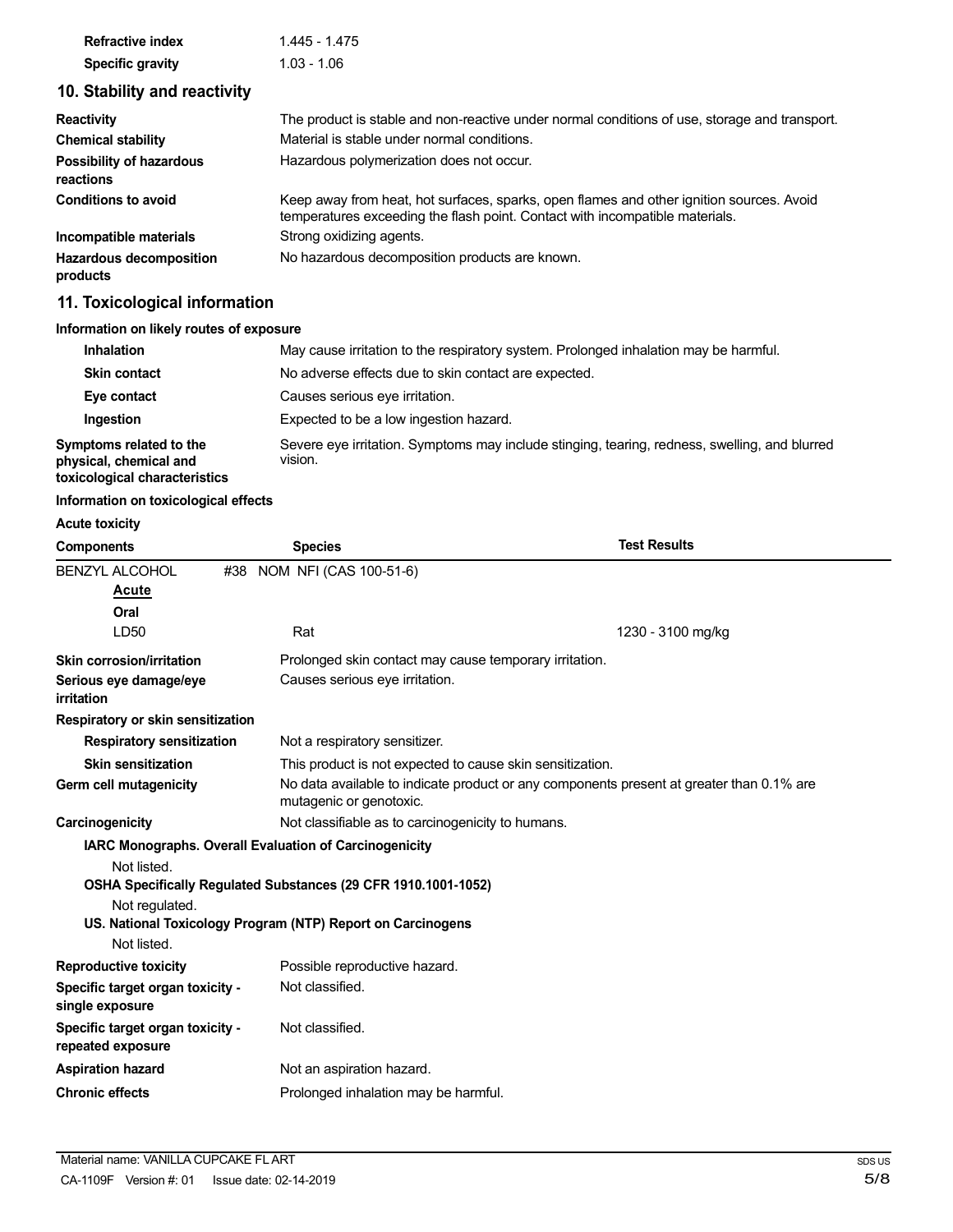## **12. Ecological information**

| וב. בסטוטאַוסטו וווסוווומנוסוו                                                                                                                         |                                                                                                                                                                                                                                                                                                                                                                                               |                                   |  |
|--------------------------------------------------------------------------------------------------------------------------------------------------------|-----------------------------------------------------------------------------------------------------------------------------------------------------------------------------------------------------------------------------------------------------------------------------------------------------------------------------------------------------------------------------------------------|-----------------------------------|--|
| <b>Ecotoxicity</b>                                                                                                                                     | The product is not classified as environmentally hazardous. However, this does not exclude the<br>possibility that large or frequent spills can have a harmful or damaging effect on the environment.                                                                                                                                                                                         |                                   |  |
| Persistence and degradability                                                                                                                          | No data is available on the degradability of any ingredients in the mixture.                                                                                                                                                                                                                                                                                                                  |                                   |  |
| <b>Bioaccumulative potential</b>                                                                                                                       |                                                                                                                                                                                                                                                                                                                                                                                               |                                   |  |
| Partition coefficient n-octanol / water (log Kow)<br>BENZYL ALCOHOL<br>ETHYL ALCOHOL 190 PROOF CANE IP NON GMO<br><b>TRADE SECRET</b><br>VANILLIN #234 | #38 NOM NFI                                                                                                                                                                                                                                                                                                                                                                                   | 1.1<br>$-0.31$<br>$-0.92$<br>1.37 |  |
| <b>Mobility in soil</b>                                                                                                                                | No data available.                                                                                                                                                                                                                                                                                                                                                                            |                                   |  |
| Other adverse effects                                                                                                                                  | No other adverse environmental effects (e.g. ozone depletion, photochemical ozone creation<br>potential, endocrine disruption, global warming potential) are expected from this component.                                                                                                                                                                                                    |                                   |  |
| 13. Disposal considerations                                                                                                                            |                                                                                                                                                                                                                                                                                                                                                                                               |                                   |  |
| <b>Disposal instructions</b>                                                                                                                           | Collect and reclaim or dispose in sealed containers at licensed waste disposal site. Incinerate the<br>material under controlled conditions in an approved incinerator. Do not incinerate sealed<br>containers. If discarded, this product is considered a RCRA ignitable waste, D001. Dispose of<br>contents/container in accordance with local/regional/national/international regulations. |                                   |  |
| Local disposal regulations                                                                                                                             | Dispose in accordance with all applicable regulations.                                                                                                                                                                                                                                                                                                                                        |                                   |  |
| Hazardous waste code                                                                                                                                   | D001: Waste Flammable material with a flash point <140 F<br>The waste code should be assigned in discussion between the user, the producer and the waste<br>disposal company.                                                                                                                                                                                                                 |                                   |  |
| Waste from residues / unused<br>products                                                                                                               | Dispose of in accordance with local regulations. Empty containers or liners may retain some<br>product residues. This material and its container must be disposed of in a safe manner (see:<br>Disposal instructions).                                                                                                                                                                        |                                   |  |
| <b>Contaminated packaging</b>                                                                                                                          | Since emptied containers may retain product residue, follow label warnings even after container is<br>emptied. Empty containers should be taken to an approved waste handling site for recycling or<br>disposal.                                                                                                                                                                              |                                   |  |
| 14. Transport information                                                                                                                              |                                                                                                                                                                                                                                                                                                                                                                                               |                                   |  |
| DOT                                                                                                                                                    |                                                                                                                                                                                                                                                                                                                                                                                               |                                   |  |
| UN number                                                                                                                                              | <b>UN1197</b>                                                                                                                                                                                                                                                                                                                                                                                 |                                   |  |
| UN proper shipping name                                                                                                                                | Extracts, flavoring, liquid                                                                                                                                                                                                                                                                                                                                                                   |                                   |  |
| Transport hazard class(es)                                                                                                                             |                                                                                                                                                                                                                                                                                                                                                                                               |                                   |  |
| <b>Class</b>                                                                                                                                           | 3                                                                                                                                                                                                                                                                                                                                                                                             |                                   |  |
| <b>Subsidiary risk</b>                                                                                                                                 |                                                                                                                                                                                                                                                                                                                                                                                               |                                   |  |

| <b>DOT</b>                   |                                                                         |
|------------------------------|-------------------------------------------------------------------------|
| UN number                    | <b>UN1197</b>                                                           |
| UN proper shipping name      | Extracts, flavoring, liquid                                             |
| Transport hazard class(es)   |                                                                         |
| <b>Class</b>                 | 3                                                                       |
| Subsidiary risk              |                                                                         |
| Label(s)                     | 3                                                                       |
| Packing group                | Ш                                                                       |
| Special precautions for user | Read safety instructions, SDS and emergency procedures before handling. |
| <b>Special provisions</b>    | B1, IB3, T2, TP1                                                        |
| <b>Packaging exceptions</b>  | 150                                                                     |
| Packaging non bulk           | 203                                                                     |
| Packaging bulk               | 242                                                                     |
| <b>IATA</b>                  |                                                                         |
| <b>UN number</b>             | <b>UN1197</b>                                                           |
| UN proper shipping name      | Extracts, flavouring, liquid                                            |
| Transport hazard class(es)   |                                                                         |
| <b>Class</b>                 | 3                                                                       |
| <b>Subsidiary risk</b>       |                                                                         |
| Packing group                | Ш                                                                       |
| <b>Environmental hazards</b> | No.                                                                     |
| <b>ERG Code</b>              | 3L                                                                      |
| Special precautions for user | Read safety instructions, SDS and emergency procedures before handling. |
| Other information            |                                                                         |
| Passenger and cargo          | Allowed with restrictions.                                              |
| aircraft                     |                                                                         |
| Cargo aircraft only          | Allowed with restrictions.                                              |
| <b>IMDG</b>                  |                                                                         |
| <b>UN number</b>             | <b>UN1197</b>                                                           |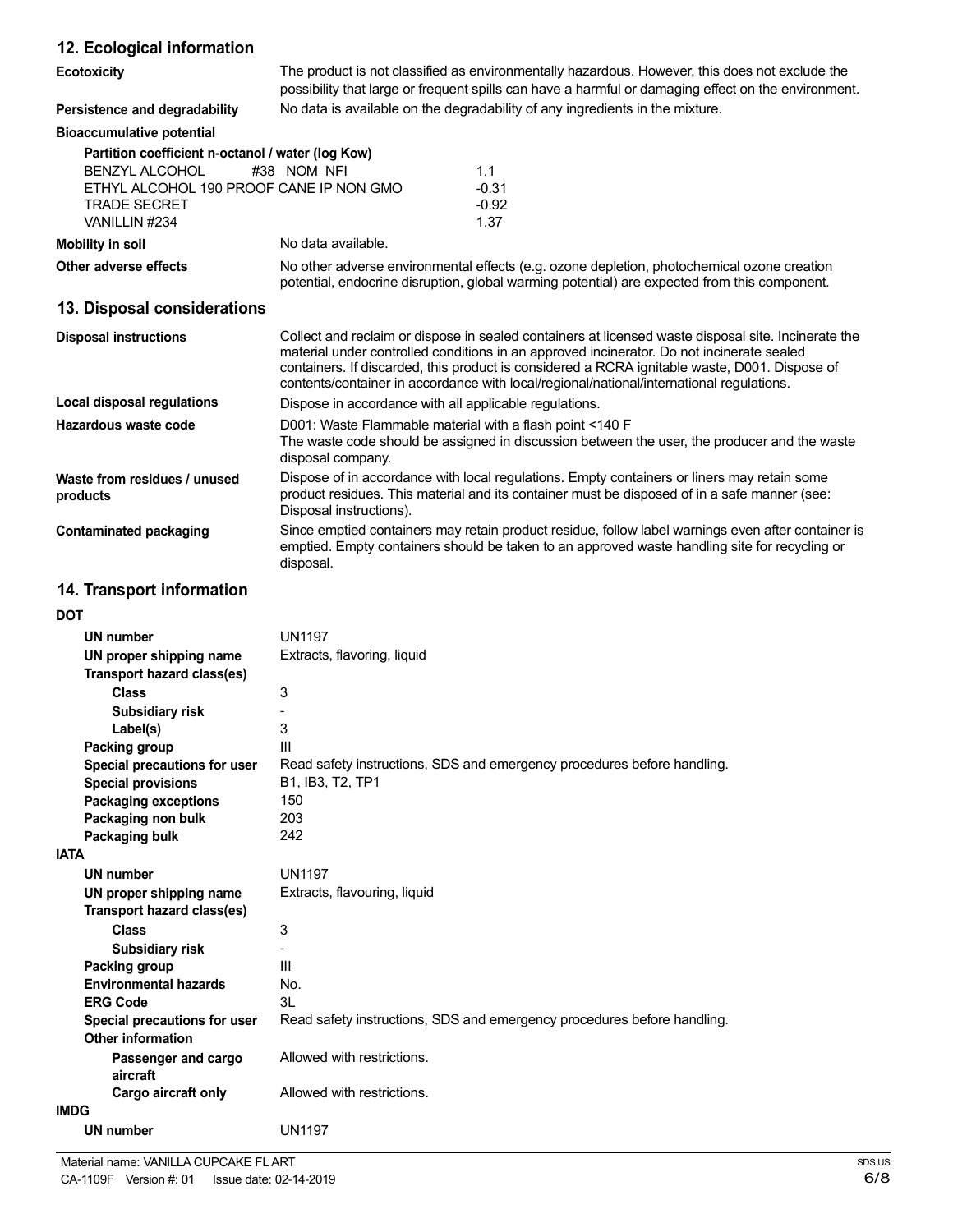**UN proper shipping name Transport hazard class(es) Class Subsidiary risk Packing group Environmental hazards Marine pollutant EmS Special precautions for user Transport in bulk according to Annex II of MARPOL 73/78 and the IBC Code** EXTRACTS, FLAVOURING, LIQUID 3 - III No. F-E, S-D Read safety instructions, SDS and emergency procedures before handling. Not established.



## **15. Regulatory information**

**US federal regulations** This product is a "Hazardous Chemical" as defined by the OSHA Hazard Communication Standard, 29 CFR 1910.1200.

**Toxic Substances Control Act (TSCA)**

**TSCA Section 12(b) Export Notification (40 CFR 707, Subpt. D)**

Not regulated.

**CERCLA Hazardous Substance List (40 CFR 302.4)**

Not listed.

**SARA 304 Emergency release notification**

Not regulated.

**OSHA Specifically Regulated Substances (29 CFR 1910.1001-1052)**

Not regulated.

## **Superfund Amendments and Reauthorization Act of 1986 (SARA)**

## **SARA 302 Extremely hazardous substance**

Not listed.

**SARA 311/312 Hazardous** No (Exempt) **chemical**

# **SARA 313 (TRI reporting)**

Not regulated.

## **Other federal regulations**

**Clean Air Act (CAA) Section 112 Hazardous Air Pollutants (HAPs) List** Not regulated.